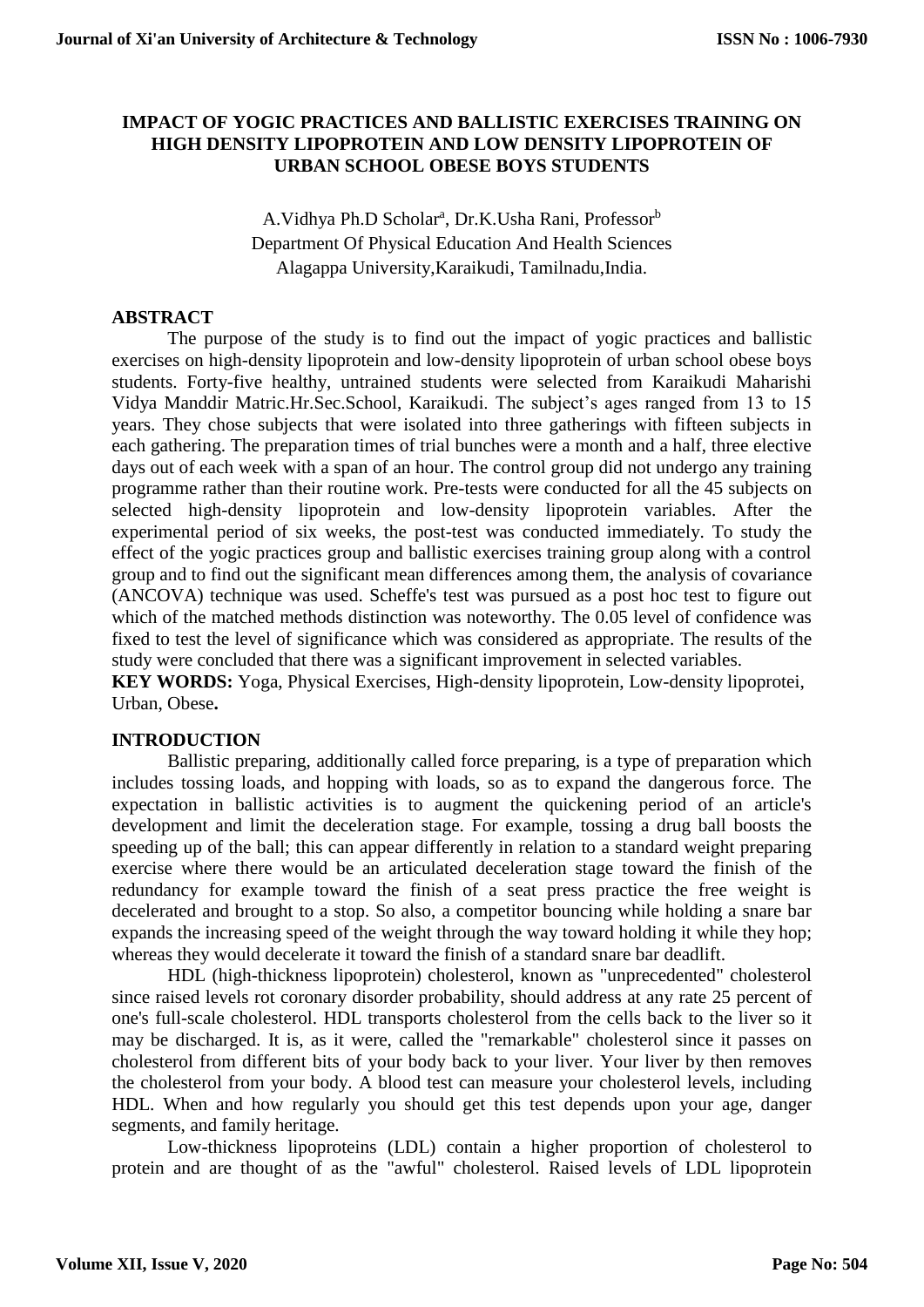increment the danger of coronary illness, stroke, and fringe conduit sickness, by helping structure cholesterol plaque along within supply route dividers. After some time, as plaque development (plaque stores) builds, the conduit limits (atherosclerosis) and bloodstream diminish. On the off chance that the plaque cracks, it can cause blood coagulation to frame that forestalls any bloodstream. This coagulation is the purpose behind respiratory disappointment or myocardial restricted corruption if the coagulation occurs in one of the coronary channels in the heart.

### **METHODOLOGY**

The purpose of the study is to find out the impact of yogic practices and ballistic exercises training on high-density lipoprotein and low-density lipoprotein of urban school obese boys students. The selected subjects were divided into three groups with fifteen subjects in each group selected randomly, with two experimental groups and one control group. Experimental Group I underwent the yogic practices training selected asanas and pranayama. Experimental Group II underwent the selected ballistic exercise training. The preparation times of trial bunches were a month and a half, three elective days out of each week with a span of an hour. The control group did not undergo any training programme rather than their routine work. All the groups were tested on selected criterion variables such as high-density lipoprotein and low-density lipoprotein prior to and immediately after the training programme. High-Density Lipoprotein and Low-Density Lipoprotein were assumed by the lab test. The analyses of covariance (ANCOVA) were utilized to locate the critical contrast assuming any, among the exploratory gatherings and control bunch on chosen foundation factors.



# **RESULTS AND DISCUSSION**

**Table-l**

**Analysis of Covariance for the Pre, Post and Adjusted Post Test Means Values for Control Group, Yogic Practices Group and Ballistic Exercises Group on High-Density Lipoprotein** (mg/dL)

|                 | CG    | <b>YPG</b> | <b>BEG</b> | <b>Source</b><br>of<br><b>Variance</b> | Sum of<br><b>Squares</b> | Df | <b>Mean</b><br><b>Squares</b> | <b>Obtained</b><br>$\cdot_F$<br>ratio |
|-----------------|-------|------------|------------|----------------------------------------|--------------------------|----|-------------------------------|---------------------------------------|
| <b>Pre test</b> |       |            |            | <b>Between</b>                         | 2.202                    | っ  | 1.101                         |                                       |
| <b>Mean</b>     | 36.66 | 36.23      | 36.73      | Within                                 | 162.89                   | 42 | 3.88                          | 0.28                                  |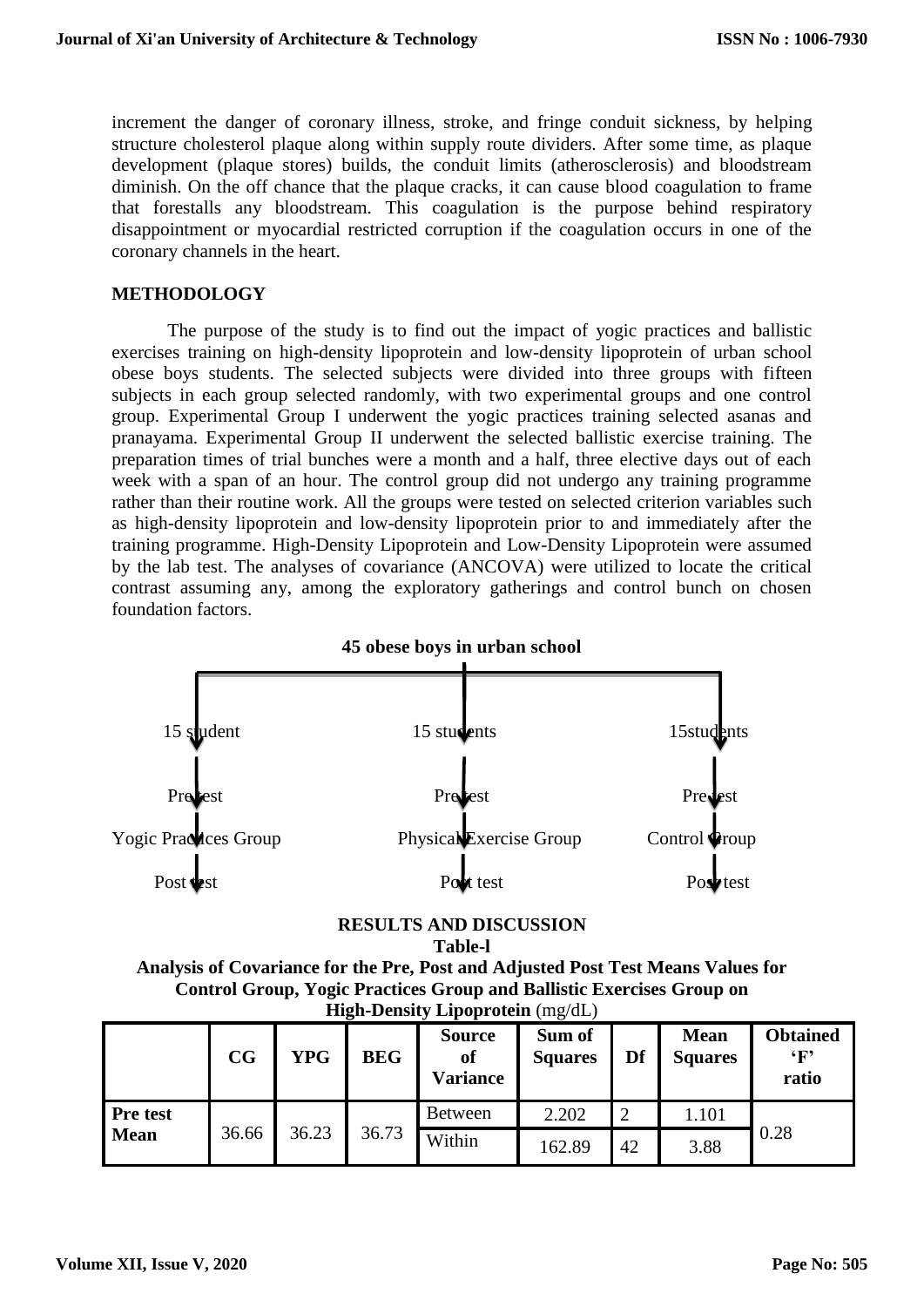| <b>Post Test</b><br><b>Mean</b> | 36.00 | 37.12 | 39.67 | Between        | 105.89 | $\overline{2}$ | 52.95 | $9.67*$ |        |
|---------------------------------|-------|-------|-------|----------------|--------|----------------|-------|---------|--------|
|                                 |       |       |       | Within         | 229.93 | 42             | 5.47  |         |        |
| <b>Adjusted</b>                 |       |       | 39.48 | <b>Between</b> | 97.36  | $\overline{2}$ | 48.68 |         |        |
| <b>Post Test</b><br><b>Mean</b> | 35.89 | 37.42 |       |                | Within | 74.36          | 41    | 1.81    | 26.84* |

\*Significant at 0.05 level of confidence

The table-I shows that the pre‐test mean values on High-Density Lipoprotein of the control group, yogic practices group and ballistic exercises training group were 36.66, 36.23 and 36.73 respectively. The obtained 'F' ratio of 0.28 for pre‐test mean was less than the table value 3.22 for df 2 and 42 required for significance at 0.05 level of confidence on High-Density Lipoprotein. Hence it was insignificant. The post-test mean values on High-Density Lipoprotein of control group, yogic practices group, ballistic exercises training group were 36.00, 37.12 and 39.67 respectively. The obtained 'F' ratio 9.67 for post‐test mean was greater than the table value 3.22 for df 2 and 42 required for significance at 0.05 level of confidence on high-density lipoprotein. Hence it was significant. The adjusted post‐test means of control group, yogic practices group and ballistic exercises training group were 35.89, 37.42 and 39.48 respectively. The obtained 'F' ratio 26.84 for adjusted post‐test mean was greater than the table value 3.23 for df 2 and 41 required for significance at 0.05 level of confidence high-density lipoprotein. Since the obtained 'F' ratio value was significant further to find out the paired mean difference, the Scheffe's post hoc test was employed and presented in a table‐ II

**Table-ll The Scheffe's Test for the Difference between Paired Means of High-Density Lipoprotein** (mg/dL)

|                      | <b>Means</b>                    |                                               |                                  |                    |  |
|----------------------|---------------------------------|-----------------------------------------------|----------------------------------|--------------------|--|
| <b>Control Group</b> | <b>Yogic Practices</b><br>Group | <b>Ballistic</b><br><b>Exercises</b><br>Group | <b>Mean</b><br><b>Difference</b> | <b>Required CI</b> |  |
| 35.89                | 37.42                           |                                               | $1.53*$                          | 1.25               |  |
| 35.89                |                                 | 39.48                                         | $3.59*$                          |                    |  |
|                      | 37.42                           | 39.48                                         | $2.06*$                          |                    |  |

 **\***Significant at 0.05 level of confidence

Table-II shows the significant difference of paired adjusted post-test means of control group, yogic practices group and ballistic exercises training group on High-Density Lipoprotein. The obtained mean differences between the control group, yogic practices group and ballistic exercises training group were 1.53, 3.59 and 2.06 respectively. The required confidence interval value was 1.25.

Since the acquired mean contrasts between the benchmark group and trial bunches were more noteworthy than they got certainty interim worth High-Density Lipoprotein, it was presumed that the yogic practices gathering and ballistic activities preparing bunch improved the High-Density Lipoprotein superior to anything the benchmark group. Further, it was concluded that the ballistic exercises group improved the High-Density Lipoprotein better than the yogic practices group.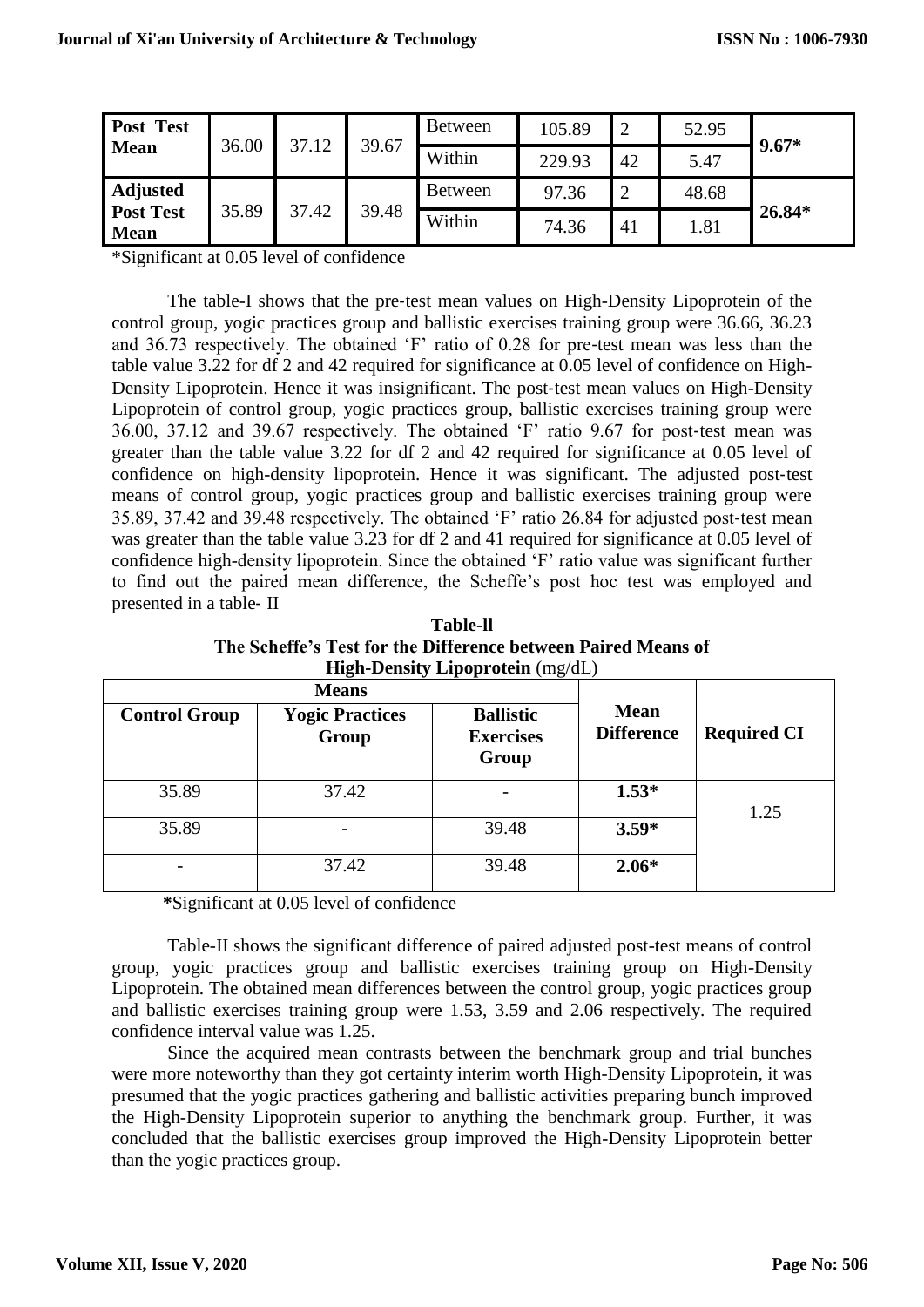**Figure -I Bar Diagram Showing the Pre, Post and Adjusted Post Test Mean Values of Control Group, Yogic Practices Group and Ballistic Exercises Group on High-Density Lipoprotein**



#### **Table-III**

**Analysis of Covariance for the Pre, Post and Adjusted Post Test Means Values for Control Group, Yogic Practices Group and Ballistic Exercises Group on Low-Density Lipoprotein** (mg/dL)

|                                 | CG     | <b>YPG</b> | <b>BEG</b> | <b>Source</b><br>of<br><b>Variance</b> | Sum of<br><b>Squares</b> | Df             | <b>Mean</b><br><b>Squares</b> | <b>Obtained</b><br>$\mathbf{F}$<br>ratio |  |
|---------------------------------|--------|------------|------------|----------------------------------------|--------------------------|----------------|-------------------------------|------------------------------------------|--|
| Pre test                        |        | 182.73     | 183.53     | <b>Between</b>                         | 9.244                    | $\overline{2}$ | 4.622                         |                                          |  |
| <b>Mean</b>                     | 183.8  |            |            | Within                                 | 3917.07                  | 42             | 93.26                         | 0.5                                      |  |
| Post Test                       |        |            | 171.35     | Between                                | 2843.98                  | $\overline{2}$ | 1421.99                       | $13.49*$                                 |  |
| 190.8<br><b>Mean</b>            |        | 180.2      |            | Within                                 | 4425.22                  | 42             | 105.36                        |                                          |  |
| <b>Adjusted</b>                 |        |            | 171.26     | <b>Between</b>                         | 2798.46                  | $\overline{2}$ | 1399.23                       |                                          |  |
| <b>Post Test</b><br><b>Mean</b> | 190.58 | 180.51     |            | Within                                 | 3431.96                  | 41             | 83.71                         | $16.72*$                                 |  |

\*Significant at 0.05 level of confidence

The table-III show that the pre-test mean values on Low-Density Lipoprotein of a control group, yogic practices group and ballistic exercises training group were 183.8, 182.73 and 183.53 respectively. The obtained 'F' ratio 0.5 for pre‐test mean was less than the table value 3.22 for df 2 and 42 required for significance at 0.05 level of confidence on Low-Density Lipoprotein. Hence it was insignificant. The post-test mean values on Low-Density Lipoprotein of control group, yogic practices group, ballistic exercises training group were 190.8, 180.2 and 171.35 respectively. The obtained 'F' ratio 13.49 for post-test mean was greater than the table value 3.22 for df 2 and 42 required for significance at 0.05 level of confidence on Low-Density Lipoprotein. Hence it was significant. The adjusted post-test means of control group, yogic practices group and ballistic exercises training group were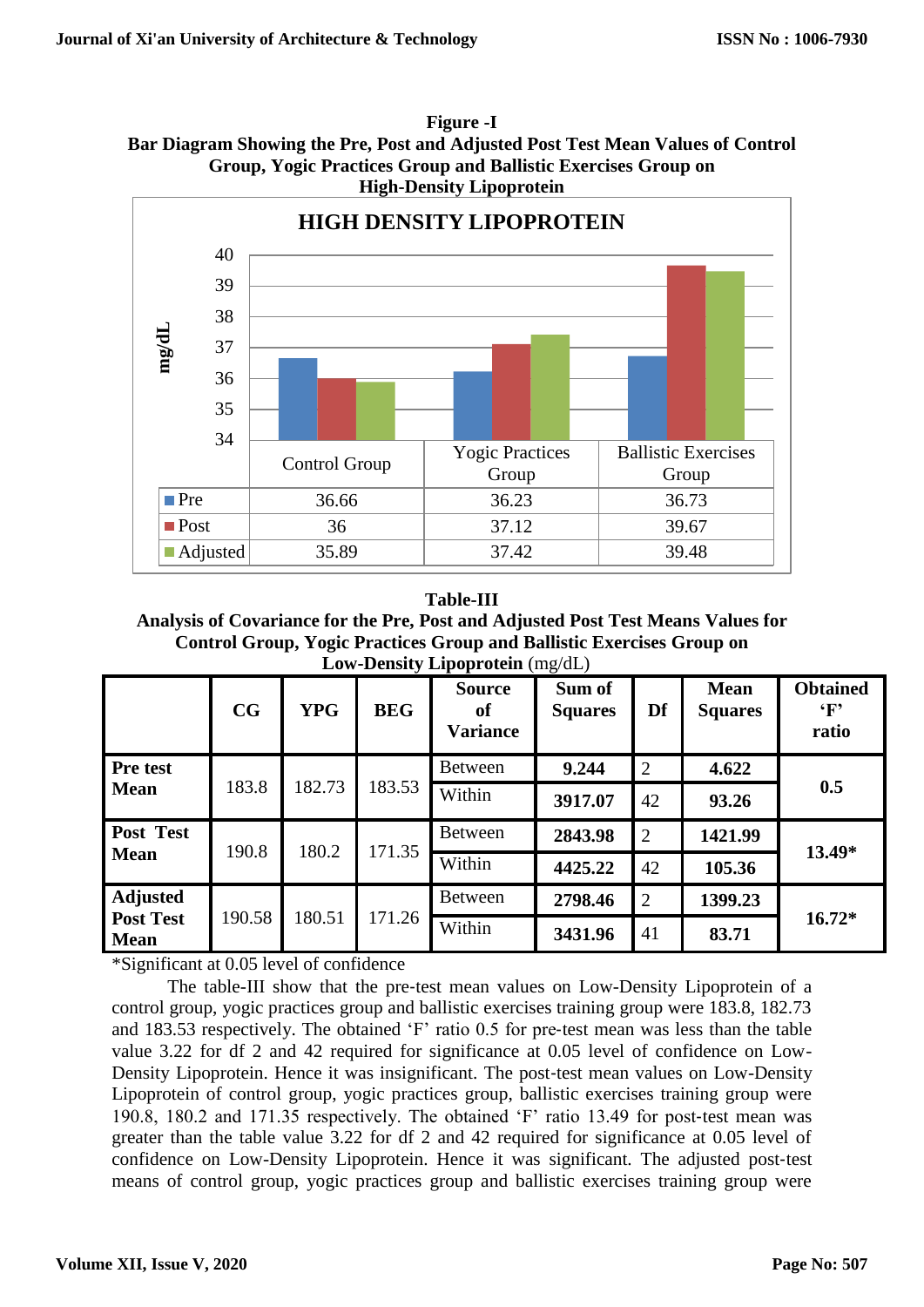190.58, 180.51 and 171.26 respectively. The obtained 'F' ratio 16.72 for adjusted post-test mean was greater than the table value 3.23 for df 2 and 41 required for significance at 0.05 level of confidence Low-Density Lipoprotein. Since the obtained 'F' ratio value was significant further to find out the paired mean difference, the Scheffe's post hoc test was employed and presented in a table‐ IV

| <b>Table-IV</b>                                               |  |  |  |  |  |  |
|---------------------------------------------------------------|--|--|--|--|--|--|
| The Scheffe's Test for the Difference between Paired Means of |  |  |  |  |  |  |
| Low-Density Lipoprotein $(mg/dL)$                             |  |  |  |  |  |  |

|                      | <b>Means</b>                    |                                               |                                  |                    |  |
|----------------------|---------------------------------|-----------------------------------------------|----------------------------------|--------------------|--|
| <b>Control Group</b> | <b>Yogic Practices</b><br>Group | <b>Ballistic</b><br><b>Exercises</b><br>Group | <b>Mean</b><br><b>Difference</b> | <b>Required CI</b> |  |
| 190.58               | 180.51                          |                                               | $10.07*$                         |                    |  |
| 190.58               |                                 | 171.26                                        | $19.32*$                         | 8.49               |  |
|                      | 180.51                          | 171.26                                        | $9.25*$                          |                    |  |

 **\***Significant at 0.05 level of confidence

Table-IV shows the significant difference of paired adjusted post-test means of control group, yogic practices group, and ballistic exercises training group on Low-Density Lipoprotein. The obtained mean differences between the control group, yogic practices group and ballistic exercises training group were 10.07, 19.32 and 9.25 respectively. The required confidence interval value was 8.49.

Since the obtained mean differences between the control group and experimental groups were greater than the obtained confidence interval value Low-Density Lipoprotein, it was concluded that the yogic practices group and ballistic exercises training group improved the Low-Density Lipoprotein better than the control group. Further, it was concluded that the ballistic exercises group improved the Low-Density Lipoprotein better than the yogic practices group.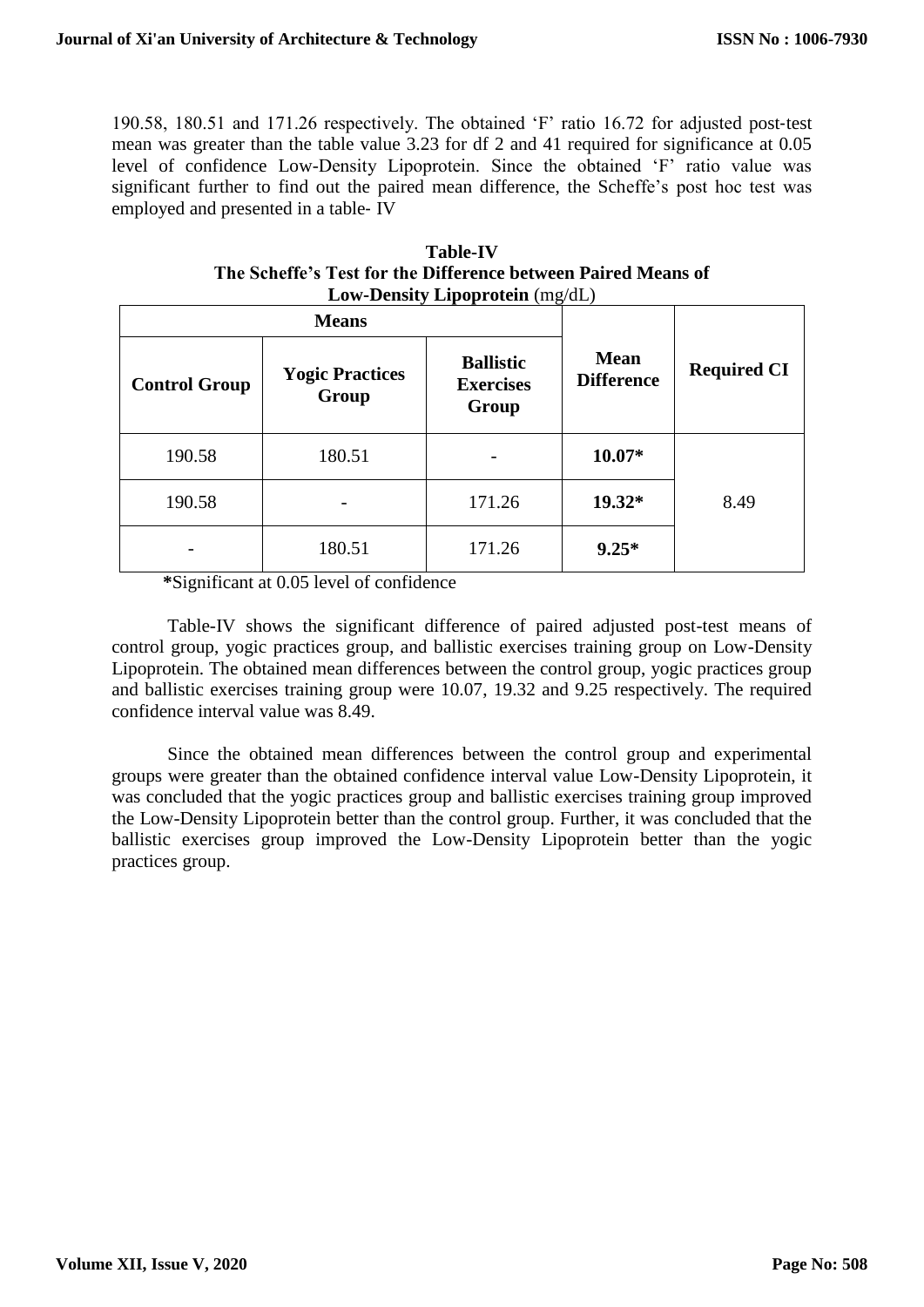**Figure -II Bar Diagram Showing the Pre, Post and Adjusted Post Test Mean Values of Control Group, Yogic Practices Group and Ballistic Exercises Group on Low-Density Lipoprotein** 



# **CONCLUSIONS**

- 1. It was concluded from the results of the study that the yogic practices and ballistic exercises groups showed significant improvement in High-Density Lipoprotein and Low-Density Lipoprotein when compared with a control group.
- 2. Ballistic exercises training were a suitable training system to improve the High-Density Lipoprotein and Low-Density Lipoprotein among the obese boys student.

### **ACKNOWLEDGEMENT**

My sincere and heart thanks to RUSA phase 2.0, ALAGAPPA UNIVERSITY,

KARAIKUDI for gave me the financial support for this project.

# **REFERENCES**

R.Manoranjith, Dr.T.Arun Prasanna Prof.S.Nagarajan,(2020) Collusion of Different Ground Surface of Plyometric with Aerobic Training on Selected Agility and Explosive Power Among School Boys Volleyball Players International Journal of Advanced Science and Technology Volume 29, Issue No.03 Pages 3827-3833

Anand, M., Vaithianathan, K., Saran, K. S., & Prasanna, T. A. (2019). Effect of Game Specific Circuit Training and Plyometrics on Selected Physiological and Hematological Variables of Handball Players. *Indian Journal of Public Health Research & Development*, *10*(7).

Prasanna, T. A., & Vaithianathan, K. (2019). The Combined Effect of Continuous Run, Alternate Pace Run and Fartlek Training on Selected Physiological Variable among Male Athletes. *Indian Journal of Public Health Research & Development*, *10*(3), 238-241.

Anand, M., Vaithianathan, K., Saran, K. S., & Prasanna, T. A. (2019). Effect of Game Specific Circuit Training and Plyometrics on Selected Physiologicaland Hematologica Variables of Handball Players. *IJPHRD CITATION SCORE*, *10*(7), 375.